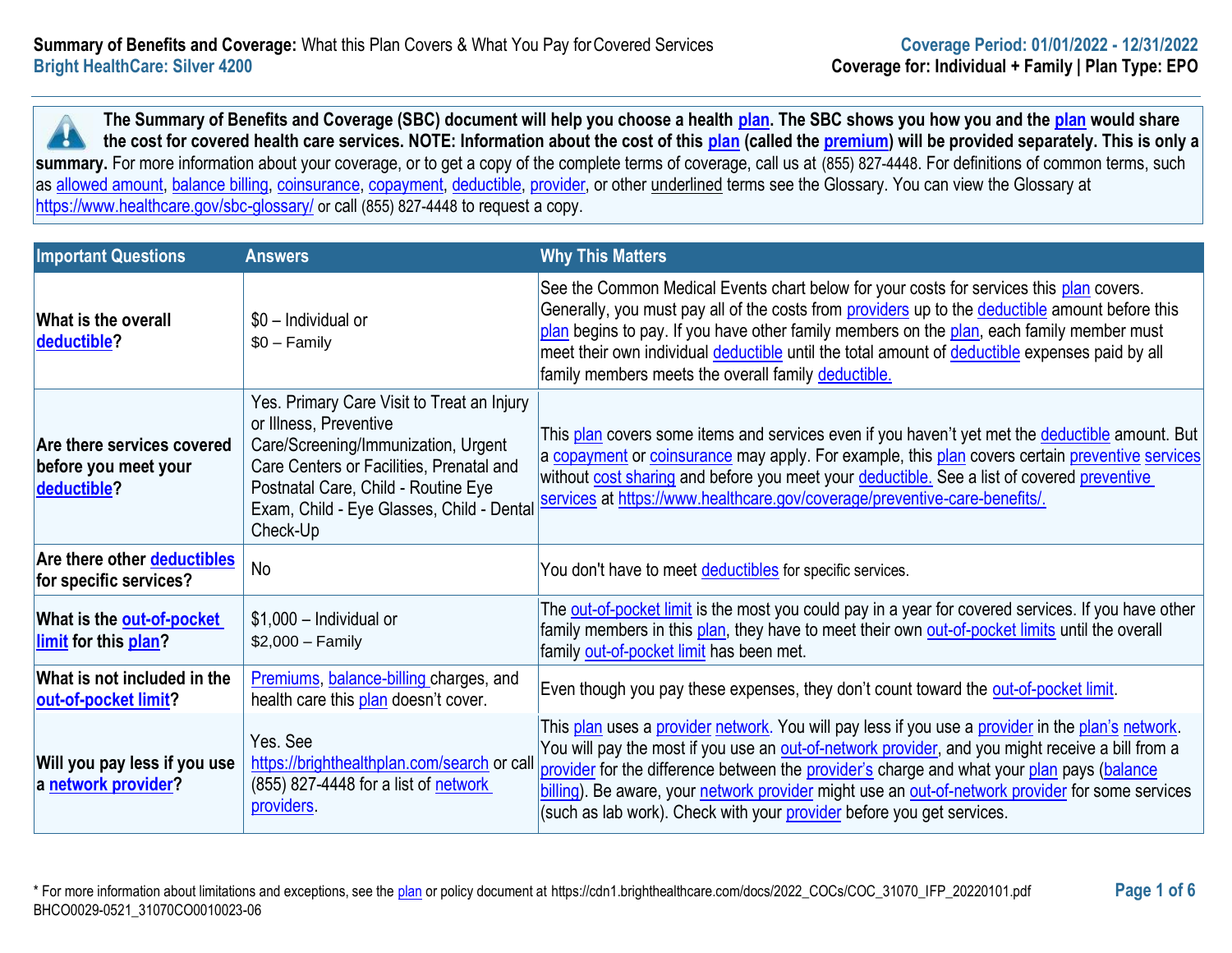All [copayment](https://www.healthcare.gov/sbc-glossary/#copayment) and [coinsurance](https://www.healthcare.gov/sbc-glossary/#coinsurance) costs shown in this chart are after your [deductible](https://www.healthcare.gov/sbc-glossary/#deductible) has been met, if a deductible applies. A

|                                                                                    |                                                         | <b>What You Will Pay</b>                               |                                                    |                                                                                                                                                                                                 |  |
|------------------------------------------------------------------------------------|---------------------------------------------------------|--------------------------------------------------------|----------------------------------------------------|-------------------------------------------------------------------------------------------------------------------------------------------------------------------------------------------------|--|
| <b>Common Medical Event</b>                                                        | <b>Services You May Need</b>                            | <b>Network Provider</b><br>(You will pay the<br>least) | Out-of-Network Provider<br>(You will pay the most) | Limitations, Exceptions, & Other Important<br><b>Information</b>                                                                                                                                |  |
| If you visit a health care<br>provider's office or clinic                          | Primary care visit to treat an<br>injury or illness     | \$10                                                   | <b>Not Covered</b>                                 | Telehealth services are available. Refer to Your<br>Schedule of Benefits to determine what you will pay.                                                                                        |  |
|                                                                                    | <b>Specialist visit</b>                                 | 25%                                                    | <b>Not Covered</b>                                 | None                                                                                                                                                                                            |  |
|                                                                                    | Preventive care/screening/<br>immunization              | No charge                                              | Not Covered                                        | You may have to pay for services that aren't<br>preventive. Ask your provider if the services you need<br>are preventive, then check what Your plan will pay for<br>and what Your cost will be. |  |
| If you have a test                                                                 | Diagnostic test (x-ray, blood<br>work)                  | Lab: 25%<br>X-ray: 25%                                 | <b>Not Covered</b>                                 | None                                                                                                                                                                                            |  |
|                                                                                    | Imaging (CT/PET scans, MRIs)                            | 25%                                                    | <b>Not Covered</b>                                 | Services require pre-authorization.                                                                                                                                                             |  |
| If you need drugs to treat<br>your illness or condition.<br>More information about | Preferred generic drugs                                 | \$5                                                    | Not Covered                                        | Preventive Care medications are provided at \$0 cost to                                                                                                                                         |  |
| prescription drug coverage<br>lis available at<br>https://brighthealthplan.com     | Preferred brand drugs and Non-<br>preferred generics    | 25%                                                    | <b>Not Covered</b>                                 | You, regardless of tier.<br>Covers up to a 90-day supply (retail prescription); 31-<br>90 day supply (mail order prescription).                                                                 |  |
|                                                                                    | Non-preferred brand drugs and<br>Non-preferred generics | 25%                                                    | <b>Not Covered</b>                                 | Copays shown reflect the cost per retail prescription.                                                                                                                                          |  |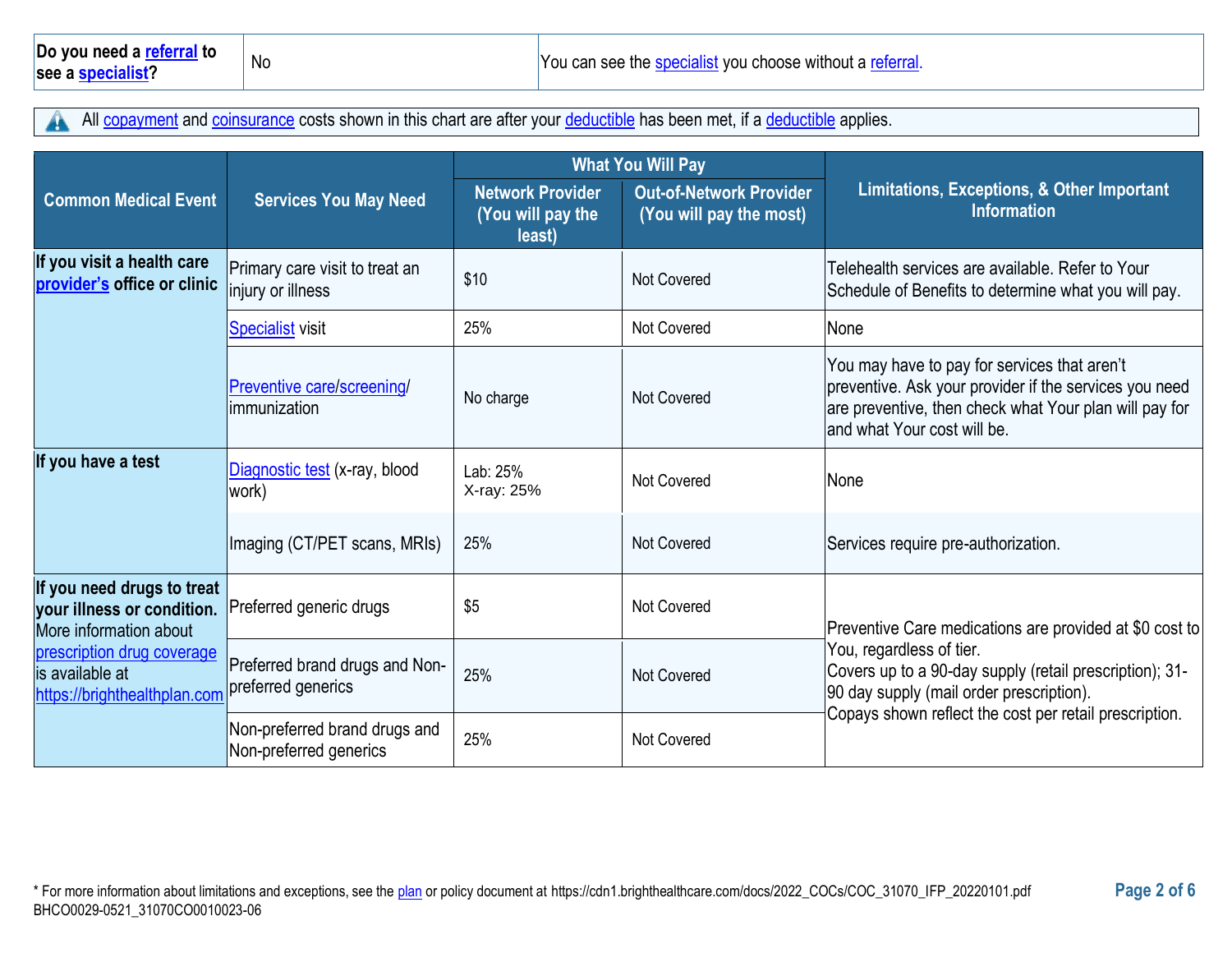|                                                                        |                                                   | <b>What You Will Pay</b>                               |                                                           |                                                                                                  |  |
|------------------------------------------------------------------------|---------------------------------------------------|--------------------------------------------------------|-----------------------------------------------------------|--------------------------------------------------------------------------------------------------|--|
| <b>Common Medical Event</b>                                            | <b>Services You May Need</b>                      | <b>Network Provider</b><br>(You will pay the<br>least) | <b>Out-of-Network Provider</b><br>(You will pay the most) | Limitations, Exceptions, & Other Important<br><b>Information</b>                                 |  |
|                                                                        | <b>Specialty drugs</b>                            | \$125                                                  | <b>Not Covered</b>                                        |                                                                                                  |  |
| If you have outpatient<br>surgery                                      | Facility fee (e.g., ambulatory<br>surgery center) | 25% after Deductible                                   | <b>Not Covered</b>                                        | Services may require pre-authorization.                                                          |  |
|                                                                        | Physician/surgeon fees                            | 25%                                                    | Not Covered                                               | Services may require pre-authorization.                                                          |  |
| If you need immediate<br>medical attention                             | <b>Emergency room care</b>                        | 25%                                                    | 25%                                                       | This cost does not apply if You are admitted directly to<br>the hospital for inpatient services. |  |
|                                                                        | <b>Emergency medical</b><br>transportation        | 25%                                                    | 25%                                                       | None                                                                                             |  |
|                                                                        | <b>Urgent care</b>                                | \$25                                                   | \$25                                                      | None                                                                                             |  |
| If you have a hospital                                                 | Facility fee (e.g., hospital room)                | 25%                                                    | <b>Not Covered</b>                                        | Services require pre-authorization.                                                              |  |
| stay                                                                   | Physician/surgeon fees                            | 25%                                                    | Not Covered                                               | Services require pre-authorization.                                                              |  |
| If you need mental health,<br>behavioral health, or<br>substance abuse | Outpatient services                               | 25%                                                    | Not Covered                                               | Services may require pre-authorization.                                                          |  |
| services                                                               | Inpatient services                                | 25%                                                    | Not Covered                                               | Services require pre-authorization.                                                              |  |
| If you are pregnant                                                    | Office visits                                     | \$0                                                    | Not Covered                                               | None                                                                                             |  |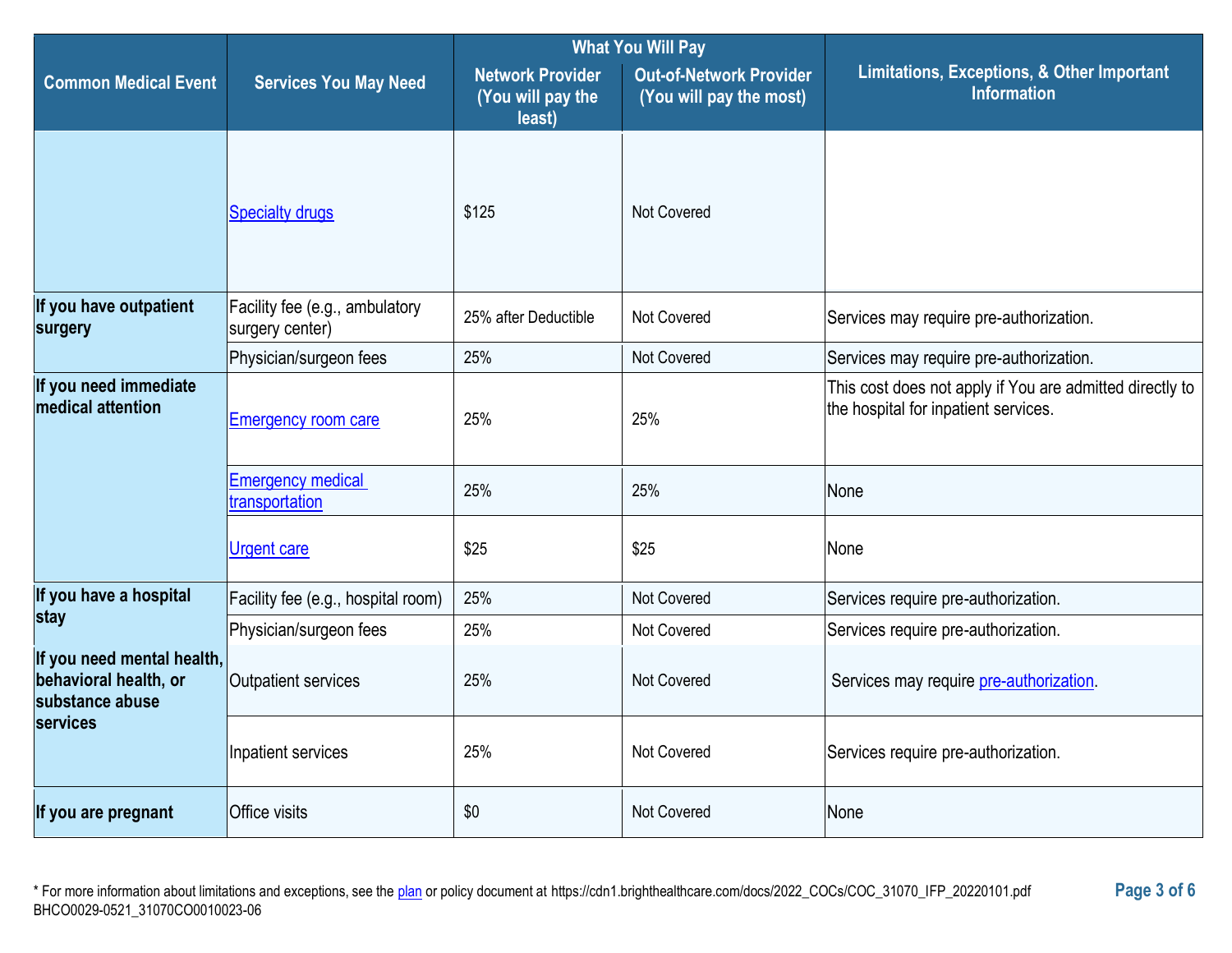|                                                               |                                              | <b>What You Will Pay</b>                               |                                                           |                                                                                                                                                                                                                     |  |
|---------------------------------------------------------------|----------------------------------------------|--------------------------------------------------------|-----------------------------------------------------------|---------------------------------------------------------------------------------------------------------------------------------------------------------------------------------------------------------------------|--|
| <b>Common Medical Event</b><br><b>Services You May Need</b>   |                                              | <b>Network Provider</b><br>(You will pay the<br>least) | <b>Out-of-Network Provider</b><br>(You will pay the most) | <b>Limitations, Exceptions, &amp; Other Important</b><br><b>Information</b>                                                                                                                                         |  |
|                                                               | Childbirth/delivery professional<br>services | 25%                                                    | <b>Not Covered</b>                                        | Delivery stays exceeding 48 hours for vaginal delivery<br>or 96 hours for a cesarean delivery require pre-                                                                                                          |  |
|                                                               | Childbirth/delivery facility<br>services     | 25%                                                    | Not Covered                                               | lauthorization.                                                                                                                                                                                                     |  |
|                                                               | Home health care                             | 25%                                                    | Not Covered                                               | Services require pre-authorization. 28 Hours per Week                                                                                                                                                               |  |
|                                                               | <b>Rehabilitation services</b>               | 25%                                                    | Not Covered                                               | Occupational, Physical and Speech Therapy services<br>require pre-authorization. 60 Visit(s) per Year                                                                                                               |  |
| If you need help<br>recovering or have other<br>special needs | <b>Habilitation services</b>                 | 25%                                                    | Not Covered                                               | Occupational, Physical and Speech Therapy services<br>require pre-authorization. 60 Visit(s) per Year                                                                                                               |  |
|                                                               | <b>Skilled nursing center</b>                | 25%                                                    | Not Covered                                               | Services require pre-authorization. 100 Days per Year                                                                                                                                                               |  |
|                                                               | Durable medical equipment                    | 25%                                                    | Not Covered                                               | Services require pre-authorization.                                                                                                                                                                                 |  |
|                                                               | <b>Hospice services</b>                      | 25%                                                    | Not Covered                                               | Services require pre-authorization.                                                                                                                                                                                 |  |
|                                                               | Children's eye exam                          | \$0                                                    | Not Covered                                               | Limited to 1 eye exam per calendar year, through the<br>end of the month in which the dependent child turns<br>19.                                                                                                  |  |
| If your child needs dental<br>or eye care                     | Children's glasses                           | \$0                                                    | Not Covered                                               | Limited to 1 pair of glasses, including standard frames<br>and standard lenses or a one-year supply of contact<br>lenses, per calendar year, through the end of the<br>month in which the dependent child turns 19. |  |
|                                                               | Children's dental checkups                   | \$0                                                    | Not Covered                                               | Includes diagnostic and preventive services through<br>the end of the month in which the dependent child<br>turns 19. Refer to the policy for covered services and<br>limitations.                                  |  |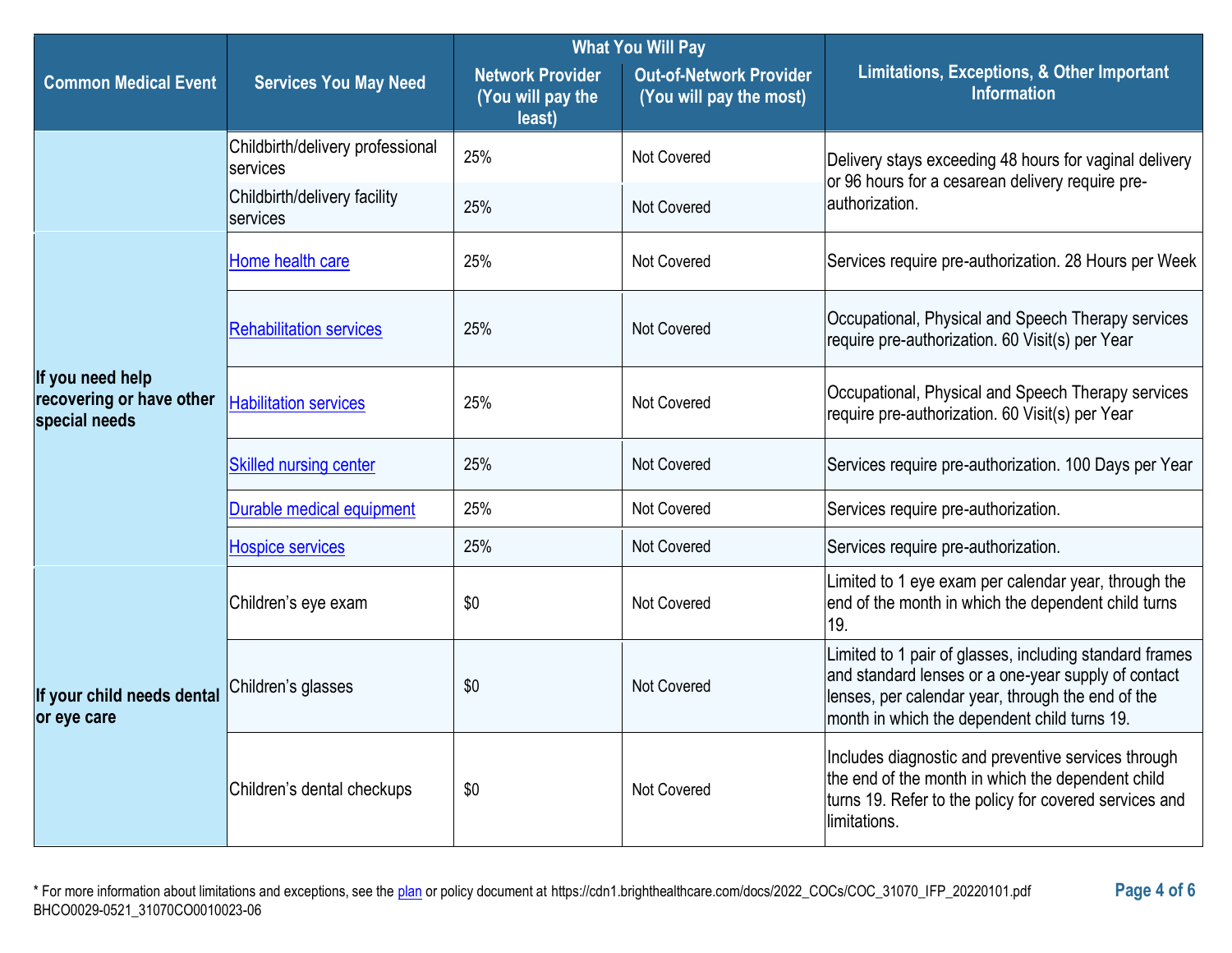### **Excluded Services & Other Covered Services**

| Services Your Plan Generally Does NOT Cover (Check your policy or plan document for more information and a list of any other excluded services.) |                      |                                                    |  |
|--------------------------------------------------------------------------------------------------------------------------------------------------|----------------------|----------------------------------------------------|--|
| Abortion (except in cases of rape, incest, or when the Acupuncture                                                                               |                      | <b>Cosmetic Surgery</b>                            |  |
| life of the mother is endangered)                                                                                                                | Long-Term Care       | Non-emergency care when traveling outside the U.S. |  |
| Dental Care (Adults)                                                                                                                             | Weight Loss Programs |                                                    |  |
| Routine Eye Care (Adults)                                                                                                                        |                      |                                                    |  |

| ∣ Other Covered Services (Limitations may apply to these services. This isn't a complete list. Please see your <u>plan</u> document.) ⊺ |                             |                     |  |
|-----------------------------------------------------------------------------------------------------------------------------------------|-----------------------------|---------------------|--|
| <b>Bariatric Surgery</b>                                                                                                                | <b>Chiropractic Care</b>    | <b>Hearing Aids</b> |  |
| <b>Infertility Treatment</b>                                                                                                            | <b>Private-Duty Nursing</b> | Routine Foot Care   |  |

Your Rights to Continue Coverage: There are agencies that can help if you want to continue your coverage after it ends. You may contact the Colorado Division of Insurance at 303-894-7499 or Toll Free 1-800-930-3745 or via FAX 303-894-7455 or e-mail at insurance@dora.state.co.us. Other coverage options may be available to you too, including buying individual insurance coverage through Connect for Health Colorado. For more information about the Connect for Health Colorado, visit [www.connectforhealthco.com](https://www.connectforhealthco.com/) or call 1-855-PLANS-4-YOU. For more information on your rights to continue coverage, contact us at (855) 827-4448.

Your Grievance and Appeals Rights: There are agencies that can help if you have a complaint against your [plan](https://www.healthcare.gov/sbc-glossary/#plan) for a denial of a [claim](https://www.healthcare.gov/sbc-glossary/#claim). This complaint is called a [grievance](https://www.healthcare.gov/sbc-glossary/#grievance) or [appeal](https://www.healthcare.gov/sbc-glossary/#appeal). For more information about your rights, look at the explanation of benefits you will receive for that medical [claim](https://www.healthcare.gov/sbc-glossary/#claim). Your [plan](https://www.healthcare.gov/sbc-glossary/#plan) documents also provide complete information on how to submit a [claim](https://www.healthcare.gov/sbc-glossary/#claim), [appeal](https://www.healthcare.gov/sbc-glossary/#appeal), or a [grievance](https://www.healthcare.gov/sbc-glossary/#grievance) for any reason to your [plan](https://www.healthcare.gov/sbc-glossary/#plan). For more information about your rights, this notice, or assistance, contact: Bright HealthCare at [www.brighthealthcare.com](https://brighthealthplan.com/) or contact the Colorado Division of Insurance at 1-800-930-3745.

# **Does this plan provide Minimum Essential Coverage? Yes**

[Minimum Essential Coverage](https://www.healthcare.gov/sbc-glossary/#minimum-essential-coverage) generally includes plans, health insurance available through the Marketplace or other individual market policies, Medicare, Medicaid, CHIP, TRICARE, and certain other coverage. If you are eligible for certain types of [Minimum Essential Coverage,](https://www.healthcare.gov/sbc-glossary/#minimum-essential-coverage) you may not be eligible for the premium tax credit.

# **Does this plan meet the Minimum Value Standards? Yes**

If you[r plan](https://www.healthcare.gov/sbc-glossary/#plan) doesn't meet the [Minimum Value Standards,](https://www.healthcare.gov/sbc-glossary/#minimum-value-standard) you may be eligible for a [premium tax credit](https://www.healthcare.gov/sbc-glossary/#premium-tax-credits) to help you pay for a [plan](https://www.healthcare.gov/sbc-glossary/#plan) through the [Marketplace.](https://www.healthcare.gov/sbc-glossary/#marketplace)

# **Language Access Services:**

Spanish (Español): Para obtener asistencia en Español, llame al (855) 827-4448. Tagalog (Tagalog): Kung kailangan ninyo ang tulong sa Tagalog tumawag sa (855) 827-4448. Chinese (中文): 如果需要中文的帮助,请拨打这个号码 (855) 827-4448. Navajo (Dine): Dinek'ehgo shika at'ohwol ninisingo, kwiijigo holne' (855) 827-4448.

*To see examples of how this plan might cover costs for a sample medical situation, see the next section.*